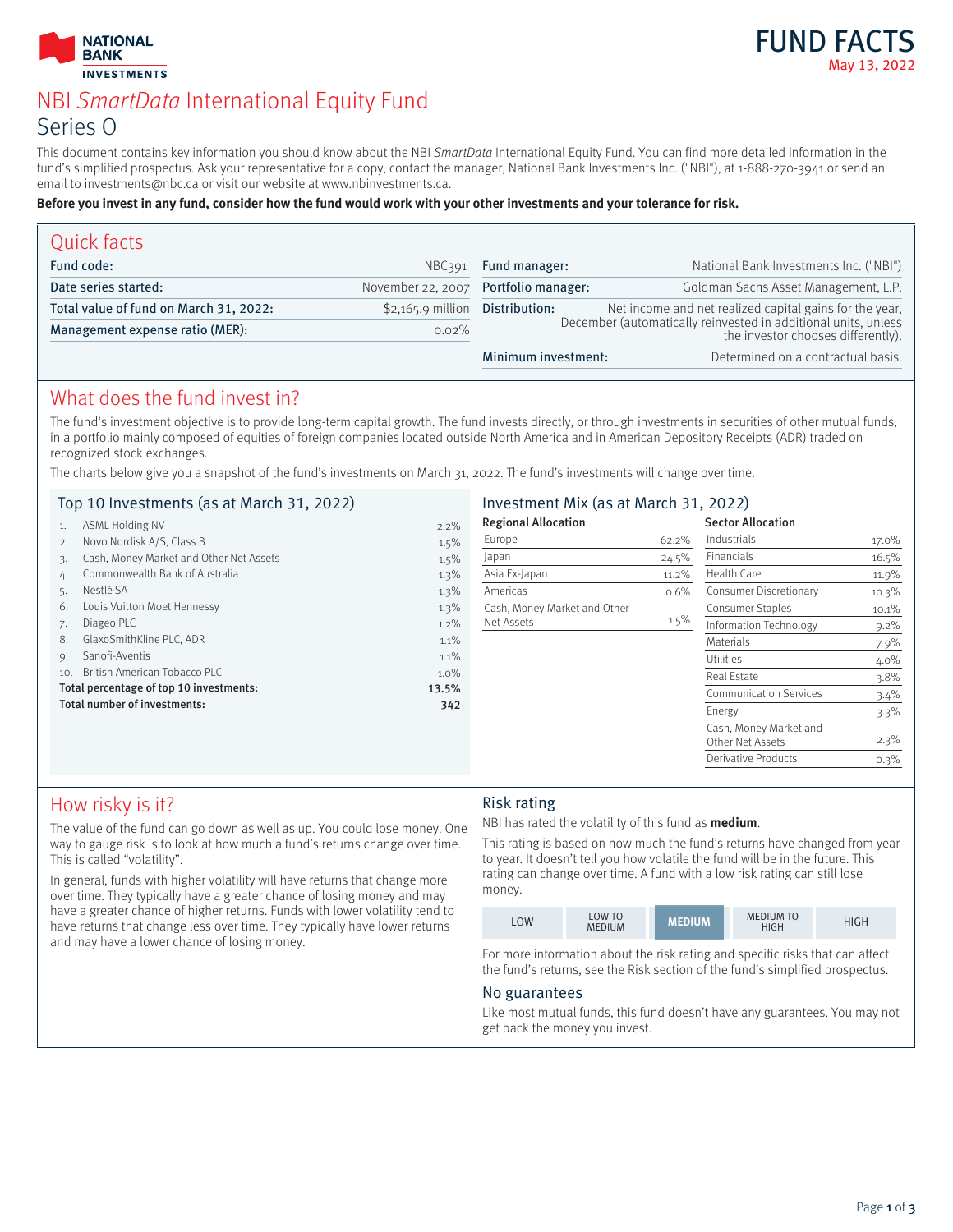

# How has the fund performed?

This section tells you how Series O units of the fund have performed over the past 7 years. Returns are after expenses have been deducted. These expenses reduce the fund's returns.

Please note that the returns presented in this section are calculated since May 20, 2014, the date Series O units began to be offered.

#### Year-by-year returns

This chart shows how Series O units of the fund performed in each of the past 7 years. The fund dropped in value in 2 of the 7 years. The range of returns and change from year to year can help you assess how risky the fund has been in the past. It does not tell you how the fund will perform in the future.



#### Best and worst 3-month returns

This table shows the best and worst returns for Series O units of the fund in a 3-month period over the past 7 years. The best and worst 3-month returns could be higher or lower in the future. Consider how much of a loss you could afford to take in a short period of time.

|                    | <b>Return</b> | 3 months ending | If you invested \$1,000 at the beginning of the period |
|--------------------|---------------|-----------------|--------------------------------------------------------|
| <b>Best Return</b> | $14.1\%$      | March 31, 2015  | Your investment would rise to \$1.141.                 |
| Worst return       | $-17.6\%$     | March 31, 2020  | Your investment would drop to \$824.                   |

#### Average return

The annual compounded return of Series O units of the fund was 5.59% since its inception. If you had invested \$1,000 in this series since inception, your investment would now be worth \$1,534.

| Who is this fund for?                                                                                                                                                            | A word about tax                                                                                                                                                                                                                                                                                                                                                                                                                                                                             |  |
|----------------------------------------------------------------------------------------------------------------------------------------------------------------------------------|----------------------------------------------------------------------------------------------------------------------------------------------------------------------------------------------------------------------------------------------------------------------------------------------------------------------------------------------------------------------------------------------------------------------------------------------------------------------------------------------|--|
| Investors who:<br>• are looking to invest for the long term (at least five years);<br>• are looking to diversify their investments through exposure to<br>international markets. | In general, you'll have to pay income tax on any money you make on a<br>fund. How much you pay depends on the tax laws where you live and<br>whether or not you hold the fund in a registered plan, such as a Registered<br>Retirement Savings Plan (RRSP) or a Tax-Free Savings Account (TFSA).<br>Keep in mind that if you hold your fund in a non-registered account, fund<br>distributions are included in your taxable income, whether you get them in<br>cash or have them reinvested. |  |
| Don't buy this fund if you need a steady source of income from<br>your investment.                                                                                               |                                                                                                                                                                                                                                                                                                                                                                                                                                                                                              |  |

### How much does it cost?

The following tables show the fees and expenses you could pay to buy, own and sell Series O units of the fund. The fees and expenses – including any commissions – can vary among series of the fund and among funds. Higher commissions can influence representatives to recommend one investment over another. Ask about other funds and investments that may be suitable for you at a lower cost.

### 1. Sales Charges

There are no charges when you purchase your units through NBI.

### 2. Fund expenses

You don't pay these expenses directly. They affect you because they reduce the fund's returns. As of December 31, 2021, the fund's expenses were 0.20% of its value. This equals \$2.00 for every \$1,000 invested.